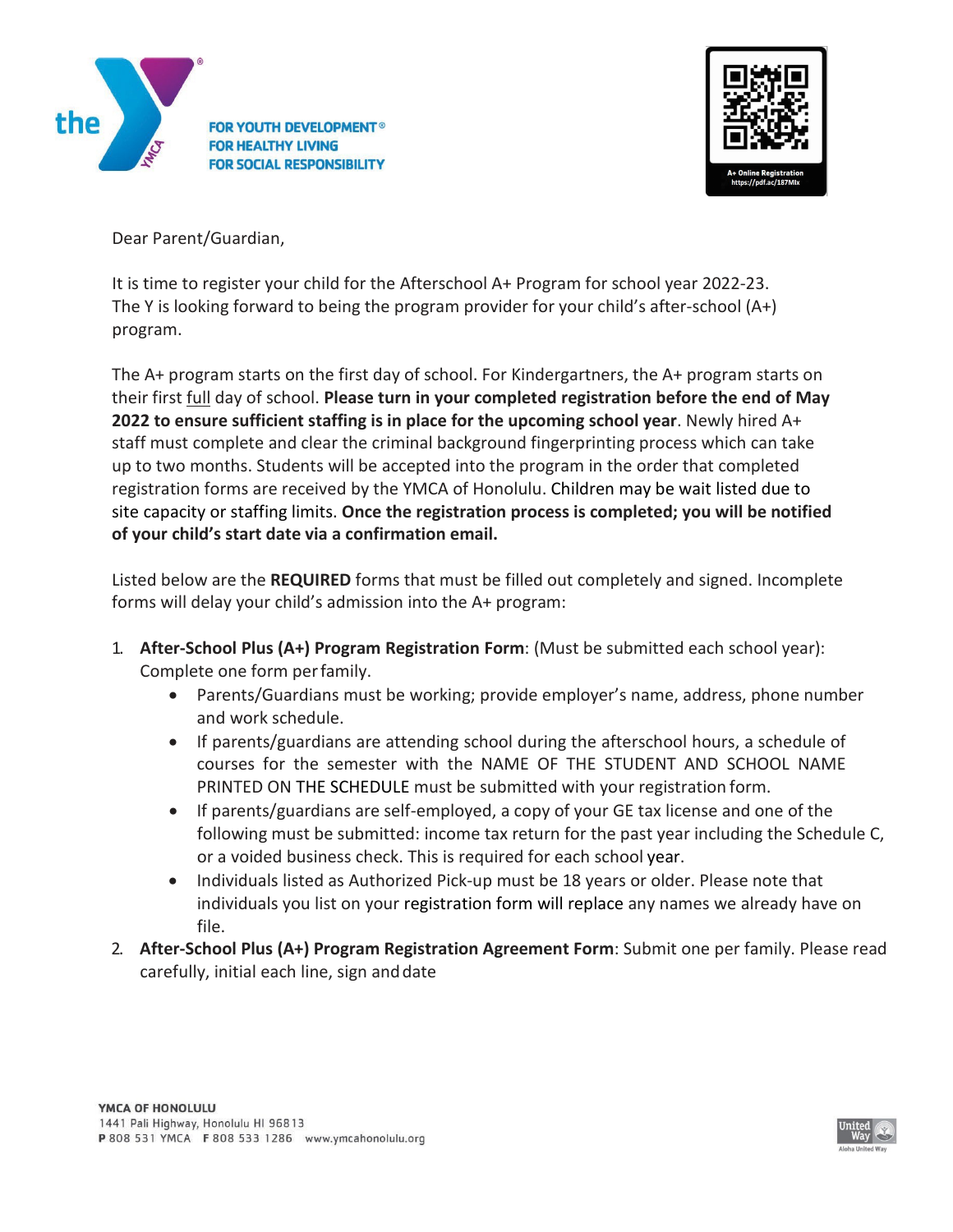- 3. **A+ Program Emergency Form**: Submit one form **per child**. Additional forms may be requested. An ID number for each parent/guardian (e.g. mother, father) must be provided on the top right corner of Emergency Form. This is used to verify identification should you need to make an overthe-phone change to an Authorized Pick up.
- 4. **Waiver and Release of Liability Agreement for Youth Programs Form**: Please review and sign our waiver and photo release form.

## **OPTIONAL FORMS**

- 1. **Electronic Funds Transfer (EFT) Draft Authorization**: We accept all major credit cards, checking and savings accounts. There's no additional fee for this service. EFT auto drafts will be processed on the  $1<sup>st</sup>$  day of each month. The first month's auto draft will be processed on the first day of A+ program.
- 2. **Application for Subsidized Monthly (A+ Program) Form (if applicable):** Complete thisinformation **only if you are applying for subsidized program fee**. See List of Acceptable Income Documentation and attach your documents to the registration form. If you will be providing paystubs as proof of income, please provide the most recent months' worth. You will be notified of your eligibility status. DHS updated their Income Eligibility Table effective 11/1/2021. Please use our **[online calculator](https://www.ymcahonolulu.org/youth-programs/after-school-care)** to check if your family may qualify.

## **A+ Fees:**

**Program Fee:** The monthly fee is determined by the State of Hawaii Department of Education and is currently \$200 per child. This fee is due on the 1st program day of each month. Your first month's program fee will be due on the first A+ program day.

Late Payment Fee: A late fee of \$5 for each school day a payment is overdue will be charged. If payment is not received on or before the 5th program day of the month, your child will be terminated from program. You may re-enroll your child if all outstanding fees and the reinstatement fee of \$25 are paid. (Example: \$200 program fee + \$20 late fee + \$25 reinstatement fee = \$245). **To avoid late fees, please sign up for Electronic Funds Transfer.**

**Service Fee:** A \$25 service fee will be charged for any checks returned by your financial institution or for declined credit card payments.

Please submit your completed registration online or mail to: YMCA of Honolulu A+ P.O. Box 3286

Honolulu, HI 96801

Afterschool A+ Program Staff YMCA of Honolulu p. 808-678-4296 [childcare@ymcahonolulu.org](mailto:childcare@ymcahonolulu.org)